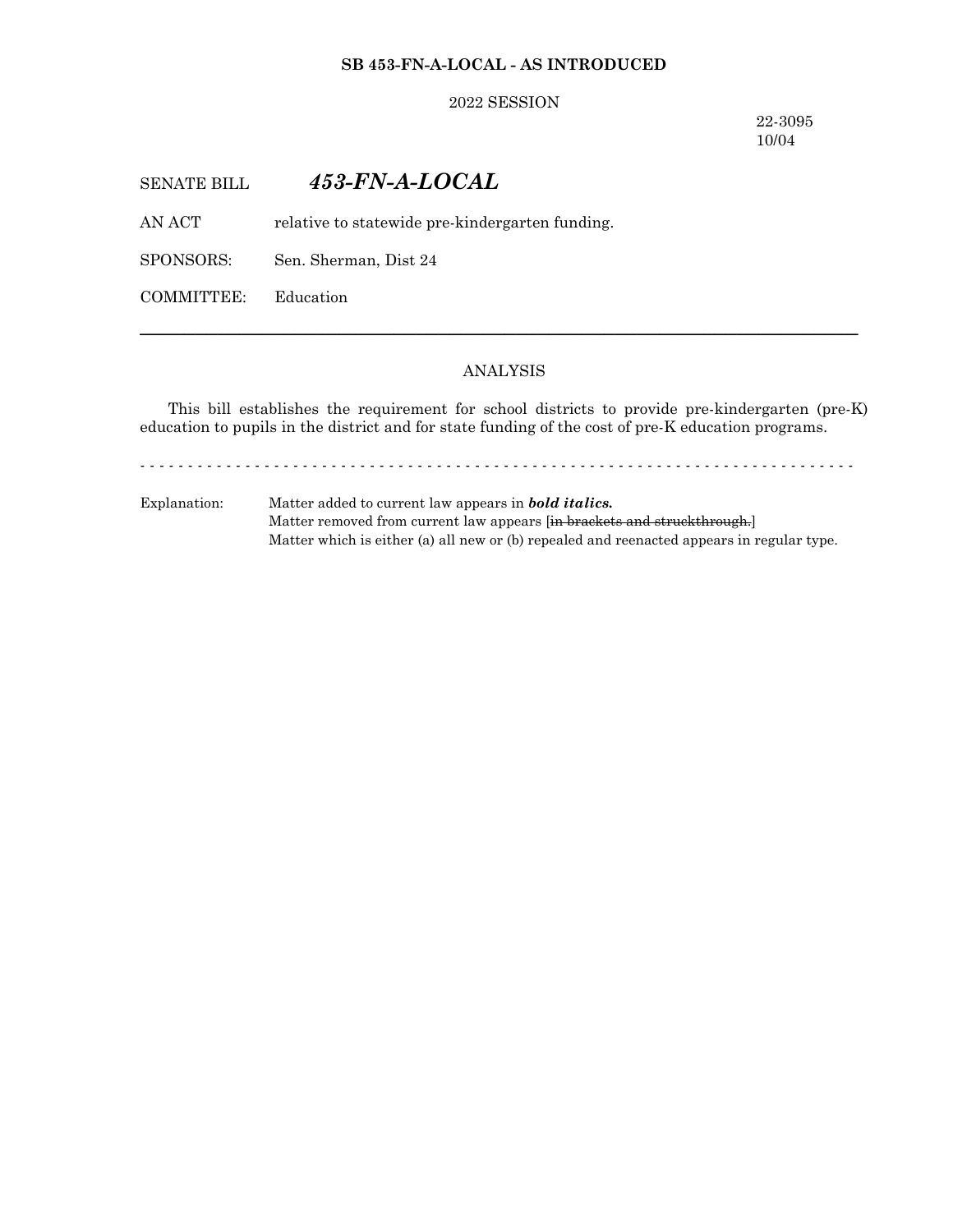#### **SB 453-FN-A-LOCAL - AS INTRODUCED**

#### STATE OF NEW HAMPSHIRE

*In the Year of Our Lord Two Thousand Twenty Two*

AN ACT relative to statewide pre-kindergarten funding.

*Be it Enacted by the Senate and House of Representatives in General Court convened:*

1 State Board of Education; Pre-K Added. Amend RSA 186:6-a to read as follows: 186:6-a Limitation of Education. Notwithstanding any other provision of law, the authority of the state department of education shall be limited to the problems associated with *prekindergarten (pre-K)*, kindergarten, and grades one through 12<sup>[</sup>, provided, however, that the state board of education shall be authorized to accept, distribute and supervise funds for pre-kindergarten programs]. 2 Definition; Average Daily Membership in Attendance. Amend RSA 189:1-d, III to read as follows: III. "Average daily membership in attendance" means the aggregate half-day membership of pupils attending schools operated by a school district divided by the number of half-days of instruction offered. The average daily membership in attendance for preschool*, pre-K,* and kindergarten pupils shall be divided by the number of instructional days offered to higher-level elementary grades. 3 Elementary School; Pre-K Added. Amend RSA 189:25 to read as follows: 189:25 Elementary School. An elementary school is any school approved by the state board of education in which the subjects taught are those prescribed by the state board for the grades *pre-K,* kindergarten*, and one* through 8 of the public schools. However, a separate organization consisting of grades 7 through 9, or any grouping of these grades, may be recognized as a junior high school and so approved by the board. Also a separate organization consisting of grades 4 through 8 or any grouping of these grades may be recognized as a middle school and so approved by the state board. Any elementary school may include a *pre-K and* kindergarten program which, if it is provided, shall precede the other elementary grades. 4 School Districts; Pre-K Education Program. Amend RSA 189 by inserting after section 25-a the following new section: 189:25-b Pre-K Education Program. All children who are at least 4 years of age but not more than 5 years of age on or before September 1 and who have not attended a public school kindergarten shall be entitled to attend half-day or full-day pre-K programs at any public school in the state where such programs are offered; provided no child shall be required to attend any pre-K education program. The following paragraphs shall govern pre-K programs: I. Children who are at least 4 years of age but not more than 5 years of age on or before 1 2 3 4 5 6 7 8 9 10 11 12 13 14 15 16 17 18 19 20 21 22 23 24 25 26 27 28 29 30

September 1 shall be entitled to attend either half-day or full-day pre-K programs in their district of 31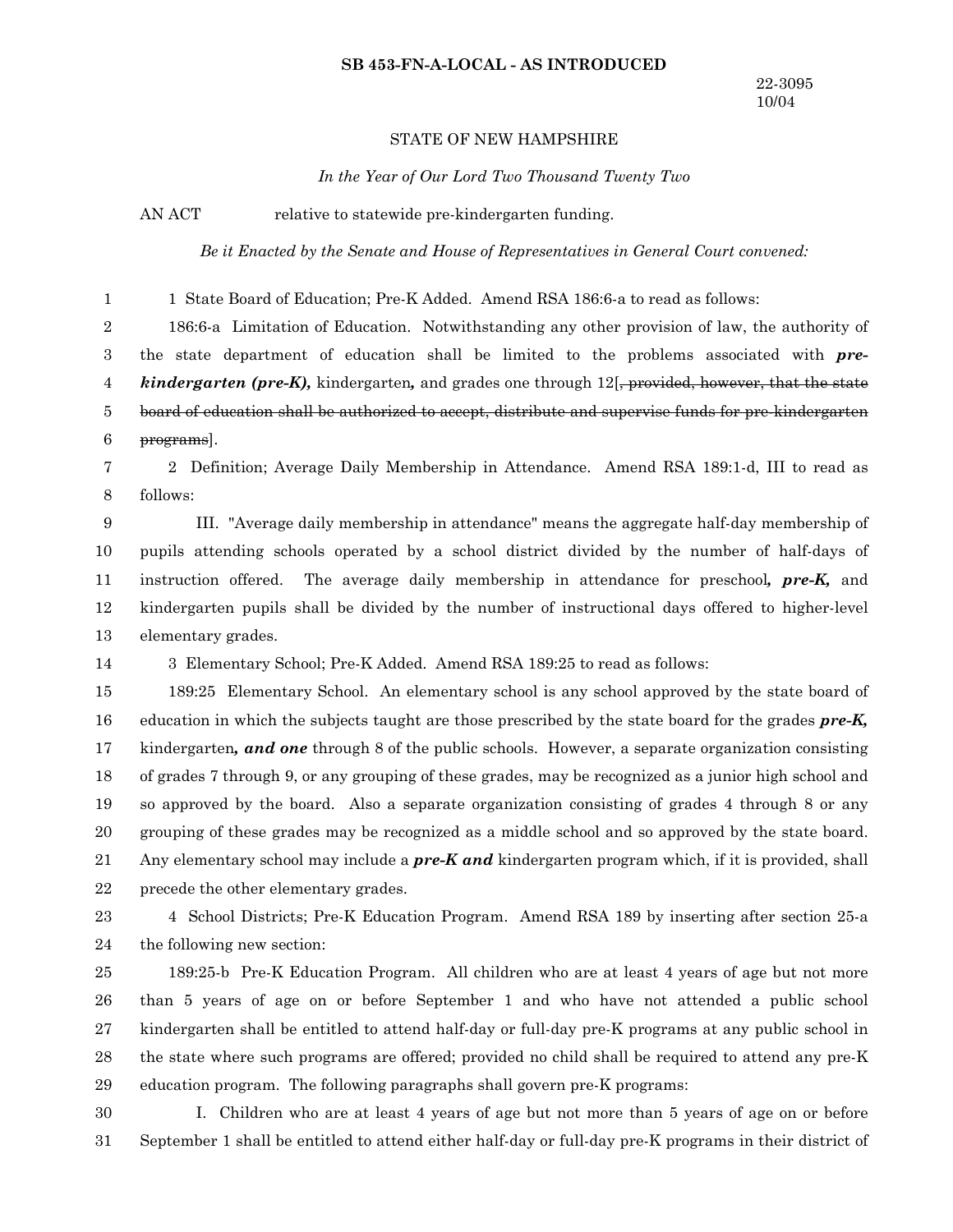#### **SB 453-FN-A-LOCAL - AS INTRODUCED - Page 2 -**

residence free of charge as long as the district has the physical facilities and teaching personnel to accommodate the child. For purposes of calculation of grants under RSA 198, children in a pre-K education program shall be included in the average daily membership in residence of the district providing the program. 1 2 3 4

II. A child who has not reached the age of 5 years on or before September 1 and who resides in a district which does not offer a pre-K program shall be eligible for transfer to a district where an early childhood program is offered if the district that offers the pre-K program agrees to the transfer. A district offering pre-K programs may refuse to accept a nonresident child if the district does not have the physical facilities or teaching personnel to accommodate the child in a pre-K education class. If the child requesting the transfer has not reached the age of 4 years on or before September 1, the district may refuse to accept the nonresident child if the district determines the child is not ready for a pre-K program. Children who are accepted in a program outside their district of residence as provided in this paragraph shall be included in the average daily membership in attendance of the district providing the program for funding of grants under RSA 198. 5 6 7 8 9 10 11 12 13 14

III. School districts shall not be required to provide transportation to pre-K pupils under RSA 189:6 or RSA 189:9. Transportation of pre-K pupils shall be the responsibility of the pupil's parent or guardian. 15 16 17

5 Educational Content of an Adequate Education; Pre-K. Amend RSA 193-E:2-a, II and II-a to read as follows: 18 19

II. The standards shall cover *pre-K,* kindergarten*, and first* through twelfth grade and shall clearly set forth the opportunities to acquire the communication, analytical and research skills and competencies, as well as the substantive knowledge expected to be possessed by students at the various grade levels, including the credit requirement necessary to earn a high school diploma. 20 21 22 23

II-a. Instruction in support of *pre-K and* kindergarten standards shall be engaging and shall foster children's development and learning in all domains including physical, social, cognitive, and language. Educators shall create a learning environment that facilitates high quality, childdirected experiences based upon early childhood best teaching practices and play-based learning that comprise movement, creative expression, exploration, socialization, and music. Educators shall develop literacy through guided reading and shall provide unstructured time for the discovery of each child's individual talents, abilities, and needs. 24 25 26 27 28 29 30

6 Chartered Public Schools; Definitions; Pre-K Added. Amend RSA 194-B:1, I and II to read as follows: 31 32

I. "Average cost per pupil" means the total of education expenditures in a particular district and at the elementary, middle/junior, and high school levels, less tuition, transportation, capital outlays, and net debt service, as compiled by the department of education. *Pre-K and* kindergarten cost shall be calculated at 1/2 the cost of elementary school. 33 34 35 36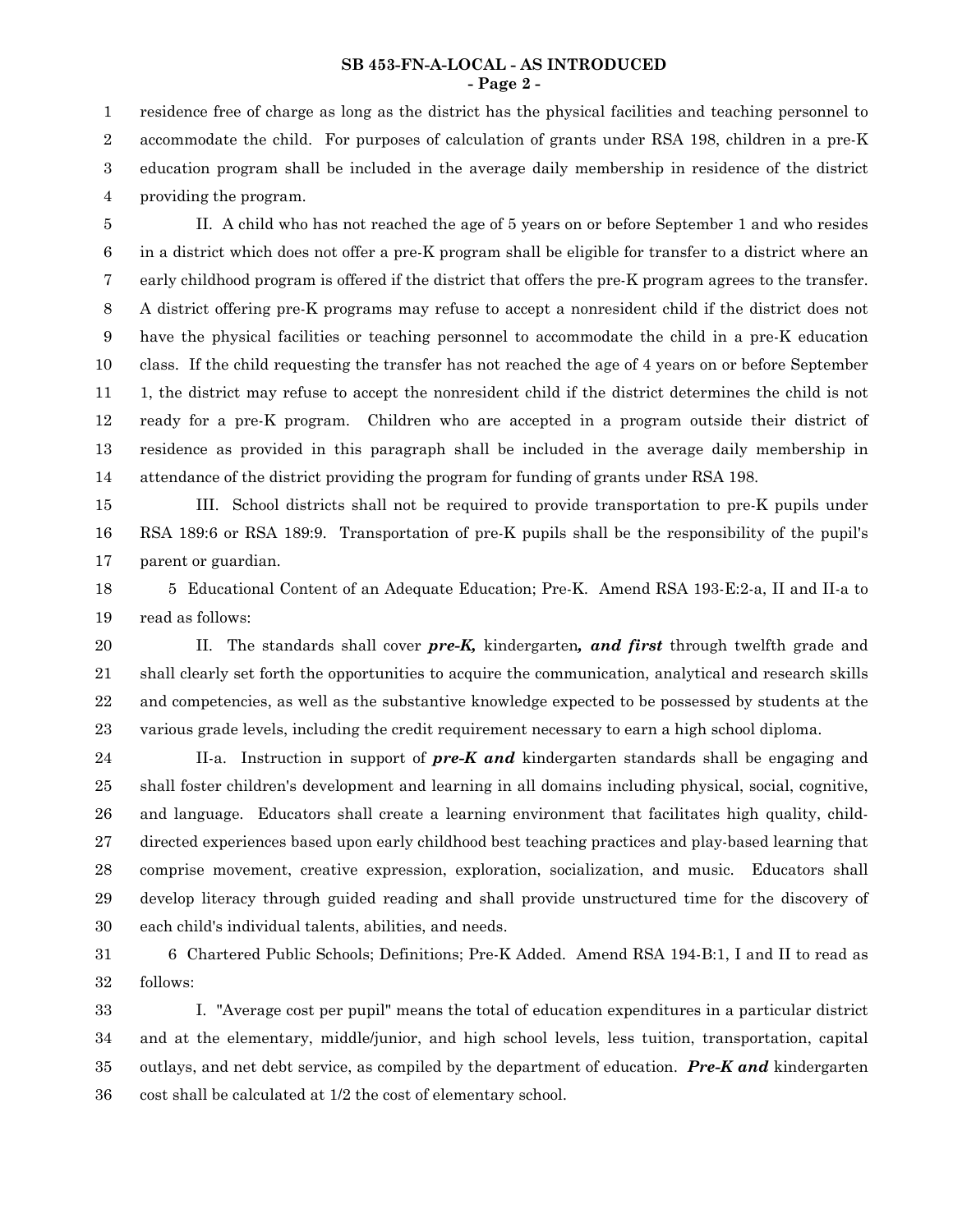### **SB 453-FN-A-LOCAL - AS INTRODUCED - Page 3 -**

| "Average daily membership in attendance" or "ADMA" relative to chartered public<br>П.                                                                                                                |
|------------------------------------------------------------------------------------------------------------------------------------------------------------------------------------------------------|
| schools means the average daily membership in attendance, as defined in RSA 189:1-d, III, of pupils                                                                                                  |
|                                                                                                                                                                                                      |
| in pre-K, kindergarten, and grade one through grade 12, in the determination year, provided that<br>no pre-K or kindergarten pupil shall count as more than 1/2 day attendance per school year. ADMA |
|                                                                                                                                                                                                      |
| shall only include pupils who are legal residents of New Hampshire pursuant to RSA 193:12 and                                                                                                        |
| educated at the charter school's expense. In this paragraph, "determination year" shall have the                                                                                                     |
| same meaning as in RSA 198:38, IV.                                                                                                                                                                   |
| 7<br>Cooperative School Districts; Definitions; Pre-K Added. Amend RSA 195:1, II to read as                                                                                                          |
| follows:                                                                                                                                                                                             |
| II. "Elementary school" shall mean all grades from $[the]$ <i>pre-K</i> , kindergarten, or grade one                                                                                                 |
| through grade 6, or $pre-K$ , kindergarten, or grade one through grade 8.                                                                                                                            |
| 8 Area Schools; Definition; Pre-K Added. Amend RSA 195-A:1, II to read as follows:                                                                                                                   |
| "Elementary school" shall mean a program comprising all grades from $[the]$ pre-K,<br>П.                                                                                                             |
| kindergarten, or grade one through grade 6, or $pre-K$ , kindergarten, or grade one through grade 8.                                                                                                 |
| 9 School Building Aid Grants. Amend RSA 198:15-a, III to read as follows:                                                                                                                            |
| III. Facilities constructed using school building aid grants shall be used as instructional                                                                                                          |
| facilities for <b>pre-K</b> and kindergarten through grade 12 for at least 20 years. A school district that                                                                                          |
| discontinues the use of the facilities within 20 years shall be required to repay the state 100 percent                                                                                              |
| of the state grant received. Upon a showing of good cause by the school district, the commissioner of                                                                                                |
| the department of education may waive this penalty in whole or part on a case by case basis.                                                                                                         |
| 10 Kindergarten Construction Program; Pre-K Added. Amend RSA 198:15-r to read as follows:                                                                                                            |
| 198:15-r Pre-K and Kindergarten Construction Program Established.                                                                                                                                    |
| There is established in the department of education a $pre-K$ and kindergarten<br>Ι.                                                                                                                 |
| construction program to provide certain construction grants which shall be available to eligible                                                                                                     |
| school districts that currently do not operate a public $pre-K$ and kindergarten program.<br>These                                                                                                   |
| grants shall be available until all school districts in the state operate a <b>pre-K and</b> kindergarten                                                                                            |
| program within an approved public school. Such eligible districts shall receive, at their election,                                                                                                  |
| either:                                                                                                                                                                                              |
| (a) A construction grant to cover 75 percent of the actual cost of construction of $pre-K$                                                                                                           |
| and kindergarten facilities, exclusive of site acquisition and core facilities; or                                                                                                                   |
| A construction grant to cover 100 percent of the actual cost of the design and<br>(b)                                                                                                                |
| construction of a basic code compliant $pre-K$ and kindergarten facility, but shall not include site                                                                                                 |
| acquisition and core facilities. In this subparagraph, "basic code compliant pre-K and kindergarten                                                                                                  |
| facility" means a new building or an addition to an existing building that the commissioner of the                                                                                                   |

department of education determines satisfies the minimum standards for school approval for a *pre-K and* kindergarten program and all applicable building code standards. The commissioner shall establish specifications pursuant RSA 198:15-s, IV for such a basic code compliant facility. 35 36 37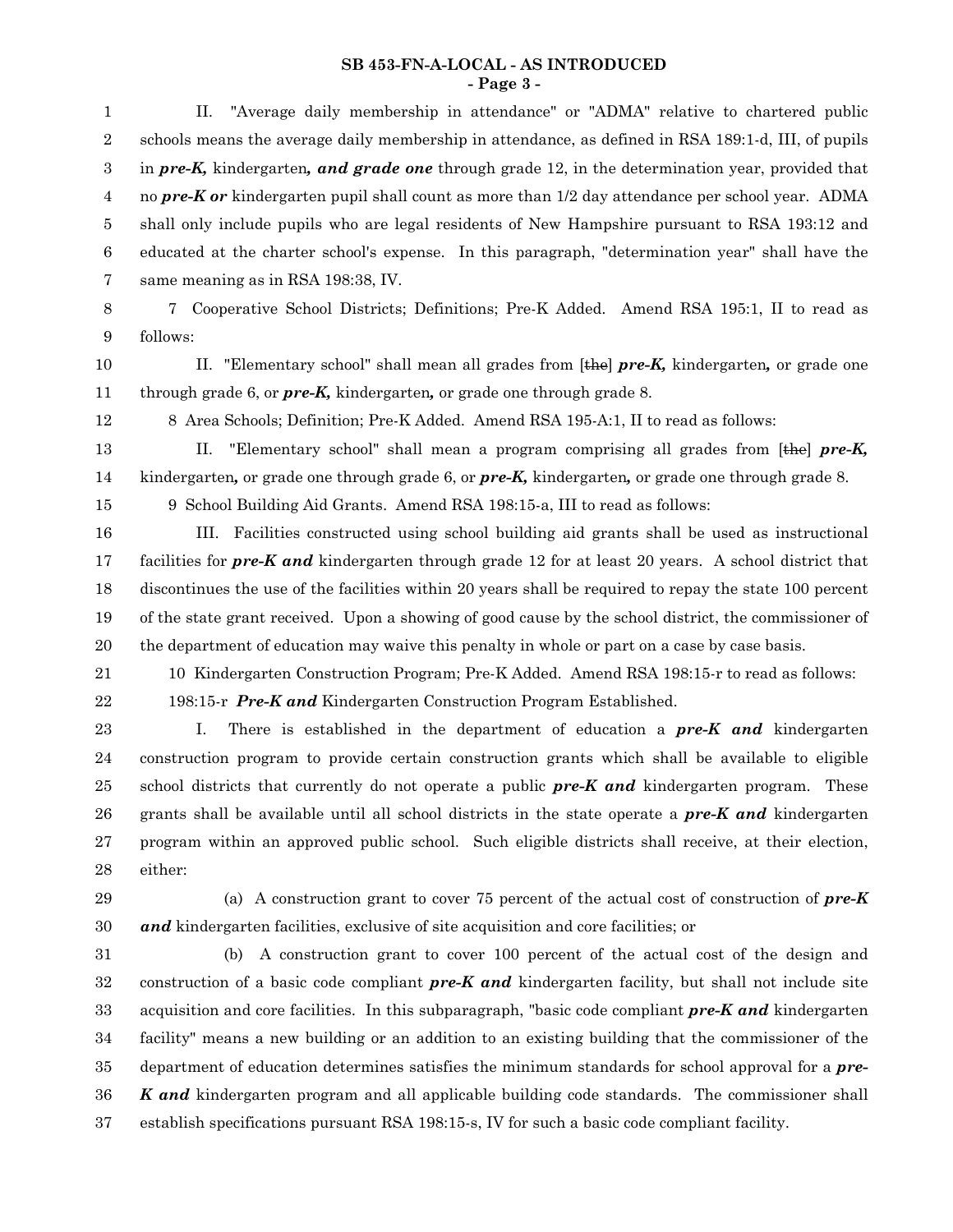#### **SB 453-FN-A-LOCAL - AS INTRODUCED - Page 4 -**

II. A school district that displaces pupils from an existing classroom space in order to use such space to provide a *pre-K and* kindergarten program shall be eligible for a construction grant under subparagraphs  $I(a)$  or (b) to cover the costs incurred in constructing or renovating new classroom space for the displaced pupils. 1 2 3 4

III. Grants under subparagraphs  $I(a)$  or (b) shall also cover the cost of initial furniture, fixtures, and equipment needed to operate a *pre-K and* kindergarten program. 5 6

7

IV. [Repealed.]

V. A school district may contract with another school district to provide a public *pre-K and* kindergarten program that meets or exceeds the minimum standards for school approval as adopted by the department of education. 8 9 10

VI. The provisions of RSA 32:8 and RSA 32:11 shall not apply to costs incurred by a school district under this section. 11 12

VII. Nothing in this subdivision shall prohibit the inclusion of the site and related facilities that are not eligible for funding by the state under this subdivision as part of *pre-K and* kindergarten construction costs from being included in a regular building aid funding request as provided in RSA 198:15-b. However, no school district which receives any funding under this subdivision shall be eligible to receive school building aid under RSA 198:15-b for the same project. 13 14 15 16 17

VIII. *Pre-K and* Kindergarten facilities constructed under this subdivision shall be the property of the school district or the city maintaining a school department. 18 19

IX. A district shall not be deemed ineligible from receiving the full amount of a construction or transition grant for which it is otherwise eligible as a result of the district already expending funds for construction or transition costs related to providing a kindergarten program beginning in the 2008-2009 or 2009-2010 school years. 20 21 22 23

11 Education Trust Fund; Definition; Average Daily Membership in Attendance. Amend RSA 198:38, I(a) to read as follows: 24 25

I.(a) "Average daily membership in attendance" or "ADMA" means the average daily membership in attendance, as defined in RSA 189:1-d, III, of pupils in *pre-K and* kindergarten through grade 12, in the determination year. ADMA shall only include pupils who are legal residents of New Hampshire pursuant to RSA 193:12 and educated at school district expense which may include public academies or out-of-district placements. For the purpose of calculating funding for municipalities, the ADMA shall not include pupils attending chartered public schools, but shall include pupils attending a charter conversion school approved by the school district in which the pupil resides. 26 27 28 29 30 31 32 33

12 Education Trust Fund; Pupils Eligible for Free or Reduced-price Meals. Amend RSA 198:38, VII to read as follows: 34 35

VII. "Pupils eligible for a free or reduced-price meal" means the ADMA of pupils in *pre-K and* kindergarten through grade 12 who are eligible for the federal free or reduced-price meal 36 37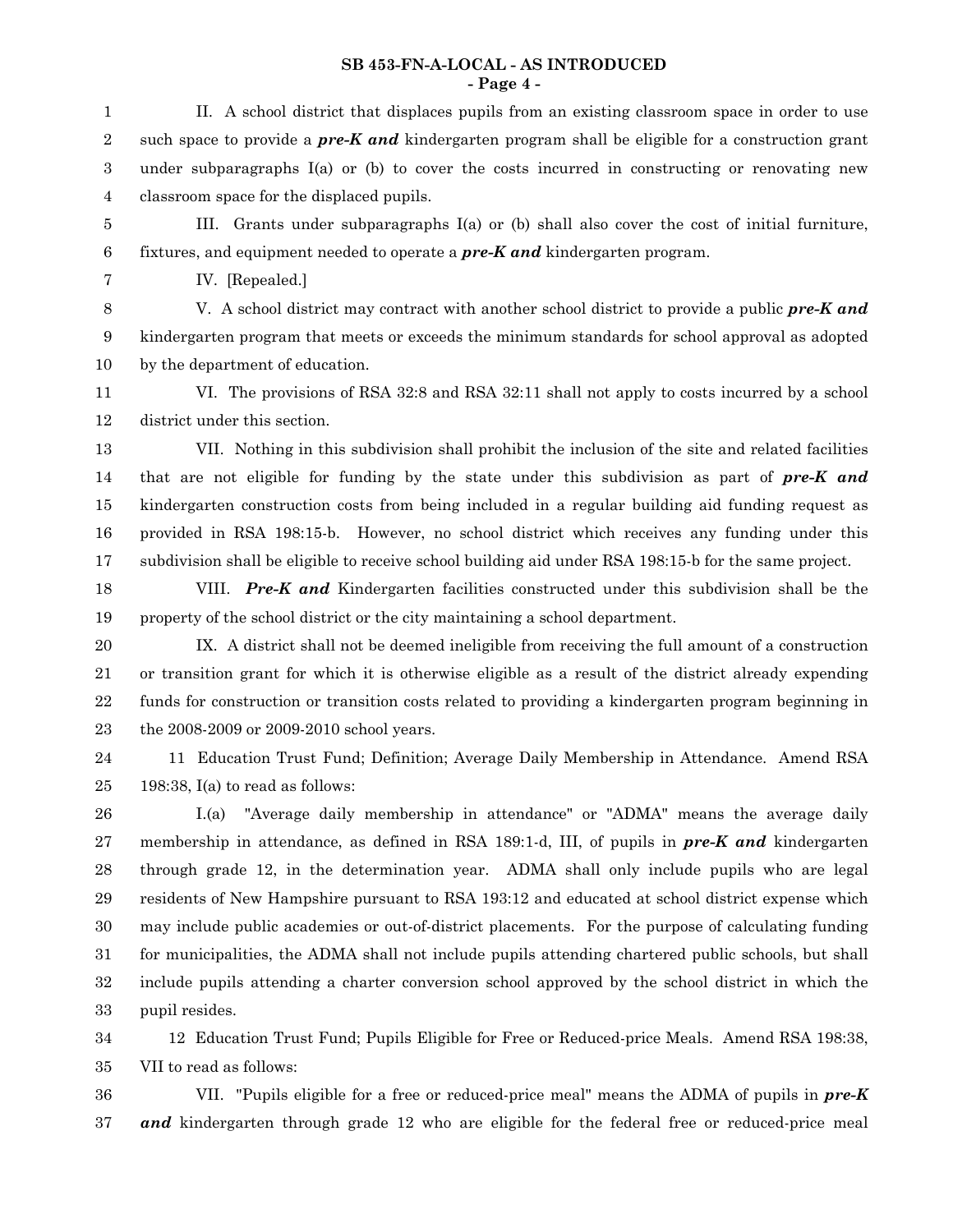#### **SB 453-FN-A-LOCAL - AS INTRODUCED - Page 5 -**

program. No pupil or school shall be required to participate in the federal free or reduced price meal program. 1 2

13 Education Trust Fund; Purpose; Pre-K Added. Amend the introductory paragraph of RSA 198:39, I to read as follows: 3 4

I. The state treasurer shall establish an education trust fund in the treasury. Moneys in such fund shall not be used for any purpose other than to distribute adequate education grants to municipalities' school districts and to approved charter schools pursuant to RSA 198:42, to provide low and moderate income homeowners property tax relief under RSA 198:56-198:61, to distribute school building aid to school districts and approved chartered public schools pursuant to RSA 198:15 b, to distribute tuition and transportation funds to school districts for students attending career and technical education programs pursuant to RSA 188-E:9, to distribute special education aid to school districts pursuant to RSA 186-C:18, to fund department of education operating costs for a state student data collection and reporting system, and to fund *pre-K and* kindergarten programs as may be determined by the general court. The state treasurer shall deposit into this fund immediately upon receipt: 5 6 7 8 9 10 11 12 13 14 15

14 Alternative Kindergarten Programs; Grants; Pre-K Added. Amend RSA 198:48-a and 48-b to 16

read as follows: 17

18

198:48-a Alternative *Pre-K and* Kindergarten Programs.

I. A school district that currently does not operate a *pre-K or* kindergarten program within an approved public school maintained by the local district or currently does not contract with another established public *pre-K and* kindergarten program for the education of its resident *pre-K or* kindergarten pupils, may submit to the commissioner of the department of education a local plan for an alternative *pre-K and* kindergarten program based upon contractual arrangements with one or more nonpublic, non-sectarian schools or facilities. An alternative *pre-K and* kindergarten program shall be: 19 20 21 22 23 24 25

26

27

(a) Offered immediately preceding the other elementary grades.

(b) Designed primarily for 5-year-olds.

(c) Available at district expense to all *pre-K and* kindergarten-aged children who reside in the district. 28 29

II. An alternative *pre-K and* kindergarten program shall satisfy the same criteria established for public *pre-K and* kindergarten programs in the New Hampshire standards for school approval. 30 31 32

III. A local plan for an alternative *pre-K and* kindergarten program shall be approved by the school board. A local plan for an alternative *pre-K and* kindergarten program shall be submitted to the commissioner of the department of education at times established by the commissioner. 33 34 35 36

37

IV. A local plan shall contain the following information: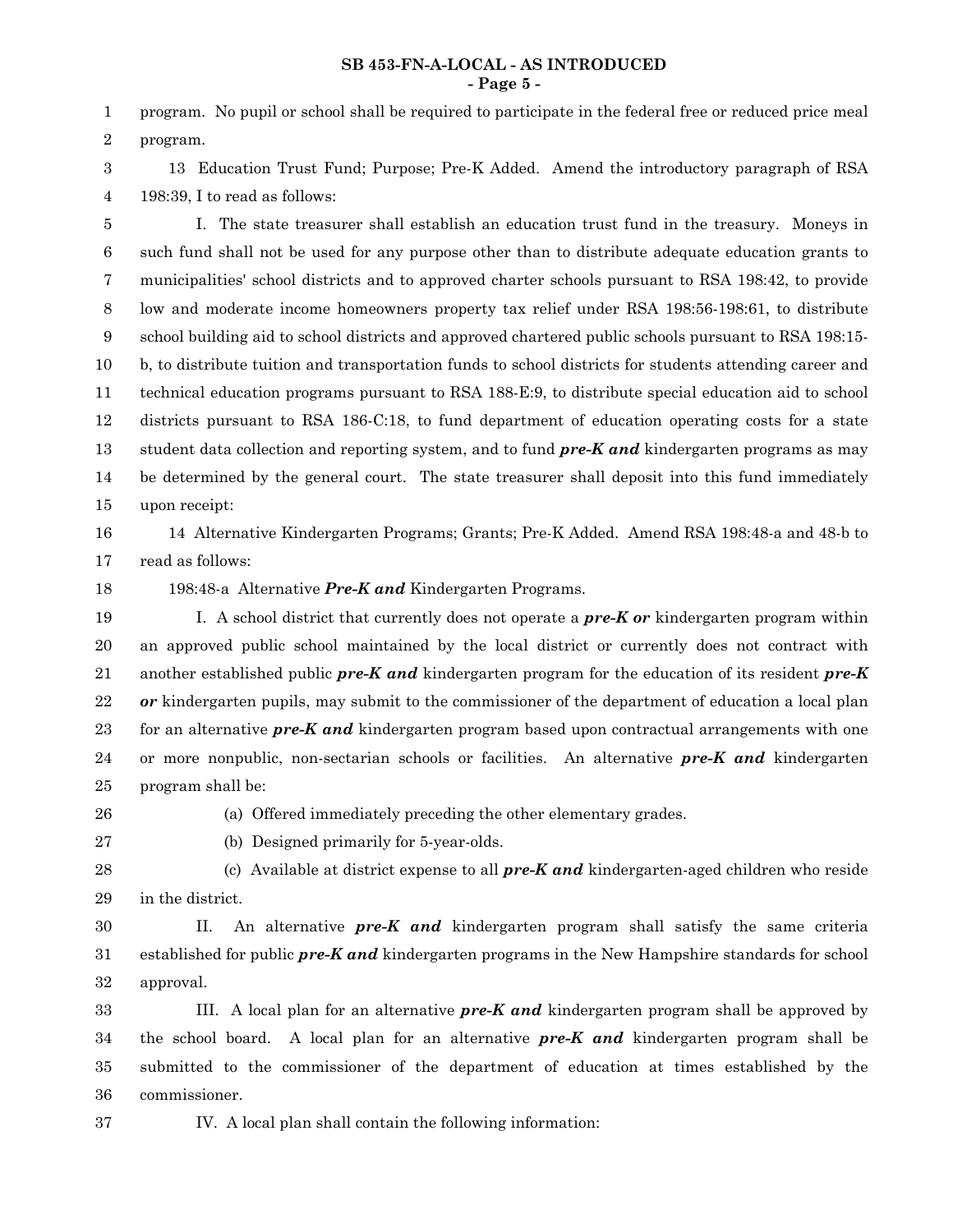(a) A description of the alternative *pre-K and* kindergarten program. (b) A list of the nonpublic, non-sectarian schools or facilities to be utilized. (c) Evidence that the alternative *pre-K and* kindergarten program satisfies the same criteria established for public *pre-K and* kindergarten programs in the New Hampshire minimum standards for the approval of schools. (d) Procedures for coordinating and articulating curriculum, instruction, and support services provided under the alternative *pre-K and* kindergarten program with curriculum, instruction, and support services provided in the other elementary grades. (e) An explanation of how *kindergarten* students will be transported to and from the schools or facilities to be utilized. V. The plan shall be reviewed by the department of education for compliance with statutory requirements. VI. If an approved alternative *pre-K and* kindergarten program utilizes more than one school or facility, the school board or the superintendent or other administrative officer designated by the school board may take into consideration parental preference when assigning students to schools or facilities. VII.(a) Upon the effective date of this paragraph, and for each fiscal year through June 30, 2003, an adequate education grant of \$1,200 per pupil shall be distributed to school districts, from the education trust fund created in RSA 198:39, for the education of its resident kindergarten pupils enrolled in an approved alternative kindergarten program established under this section. (b) Once pupils enrolled in an approved alternative *pre-K and* kindergarten program have been counted in the average daily membership in residence, school districts shall receive, for each such pupil, an adequate education grant calculated in accordance with RSA 198:41 through RSA 198:42. VIII. Notwithstanding the provisions of this section, alternative kindergarten programs which were approved and in effect prior to April 29, 1999 may continue to operate and shall continue to receive per pupil adequate education grant amounts in accordance with RSA 198:41 through RSA 198:42. 198:48-b *Pre-K and* Kindergarten Adequate Education Grants. Notwithstanding any provision of law to the contrary: I. A school district which operates a full-day *pre-K and* kindergarten program in any school year in which the adequate education grant provided pursuant to RSA 198:42 does not include a count of the full-day *pre-K and* kindergarten students, shall receive an additional adequate education grant based on the number of pupils attending *pre-K and* kindergarten in the district as of the beginning of the school year. II. The per pupil amount of the additional education grant provided in this section shall be 50 percent of the amount distributed under RSA 198:40-a, II(a), based on the number of pupils 1 2 3 4 5 6 7 8 9 10 11 12 13 14 15 16 17 18 19 20 21 22 23 24 25 26 27 28 29 30 31 32 33 34 35 36 37

## **SB 453-FN-A-LOCAL - AS INTRODUCED - Page 6 -**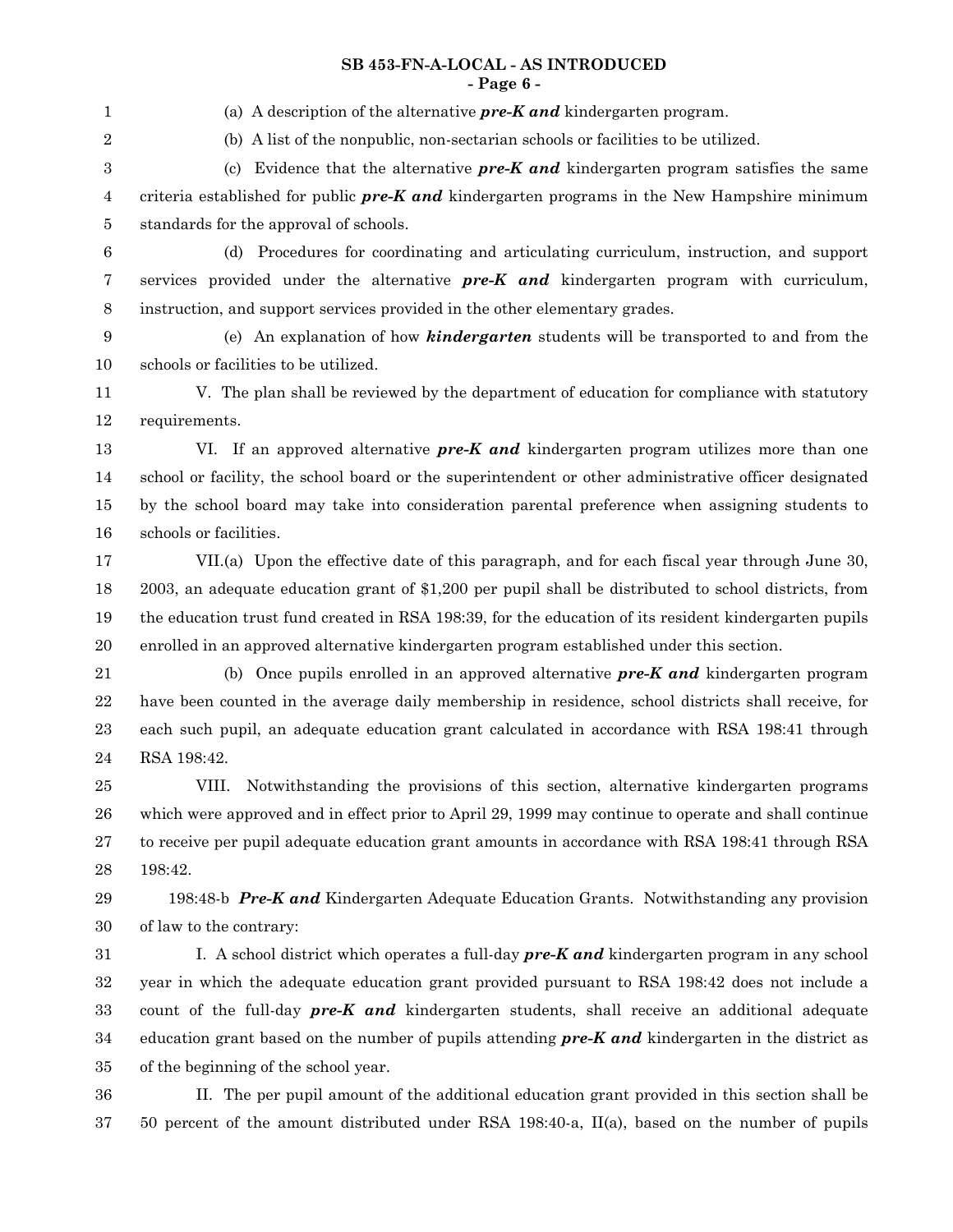#### **SB 453-FN-A-LOCAL - AS INTRODUCED - Page 7 -**

enrolled and present on the first day of school in the current year in a full-day *pre-K and* kindergarten program in the district. Once pupils enrolled in an approved *pre-K and* kindergarten program have been counted in the average daily membership, school districts shall receive, for each such pupil, an adequate education grant calculated in accordance with RSA 198:40-a, II. 1 2 3 4

III. For the fiscal year ending June 30, 2021, and every fiscal year thereafter, the amount necessary to fund the grants under this section is hereby appropriated to the department from the education trust fund established in RSA 198:39. If the balance in the education trust fund is less than zero, the governor is authorized to draw a warrant for sufficient funds to eliminate such deficit out of any money in the treasury not otherwise appropriated. The commissioner of the department of administrative services shall inform the fiscal committee and the governor and council of such balance. This reporting shall not in any way prohibit or delay the distribution of *pre-K and* kindergarten adequate education grants. 5 6 7 8 9 10 11 12

15 Effective Date. This act shall take effect July 1, 2023. 13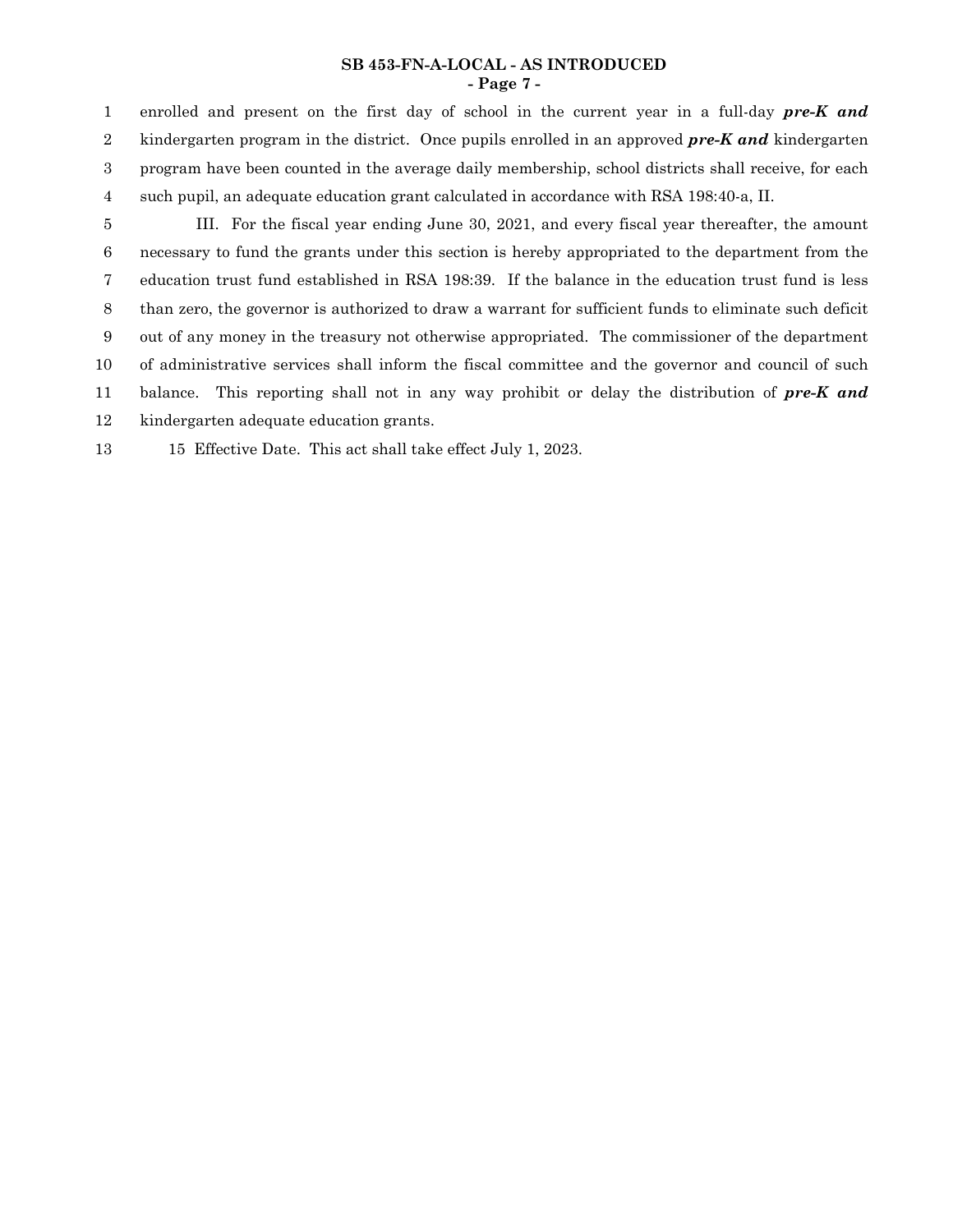LBA 22-3095 Revised 2/7/22

# **SB 453-FN-A-LOCAL- FISCAL NOTE** AS INTRODUCED

AN ACT relative to statewide pre-kindergarten funding.

| <b>FISCAL IMPACT:</b> [X] State |  | [ ] County | [X] Local | [ ] None |
|---------------------------------|--|------------|-----------|----------|
|---------------------------------|--|------------|-----------|----------|

|                        |             | <b>Estimated Increase / (Decrease)</b> |                                 |                                 |
|------------------------|-------------|----------------------------------------|---------------------------------|---------------------------------|
| <b>STATE:</b>          | FY 2022     | FY 2023                                | FY 2024                         | <b>FY 2025</b>                  |
| Appropriation          | \$0         | \$0                                    | \$0                             | $\$0$                           |
| Revenue                | \$0         | \$0                                    | \$0                             | \$0                             |
| <b>Expenditures</b>    | \$0         | \$227,000                              | See Methodology<br><b>Below</b> | See Methodology<br><b>Below</b> |
| <b>Funding Source:</b> | X   General | [X] Education                          | Highway                         | Other                           |

**LOCAL:**

| Revenue             | \$0 | \$0   | See Methodology<br><b>Below</b> | See Methodology<br><b>Below</b> |
|---------------------|-----|-------|---------------------------------|---------------------------------|
| <b>Expenditures</b> | \$0 | $\$0$ | ሱ ሰ<br>৬০                       | ሶሰ<br>- DU                      |

#### **METHODOLOGY:**

This bill, effective July 1, 2023, would add pre-kindergarten ("pre-K") as a requirement for school districts, and provide state funding for pre-K programs. The Department of Education (Department) states in adding pre-K to the definition of an approved elementary school, it would need to include pre-K and its associated required standards as part of the state school approval process. The state school approval process is defined by state regulation Ed 306 (administrative rules), under the minimum standards for the operation of public schools. There are currently no educational standards applied to any pre-k programs, including independently operated early childhood learning centers licensed by the Department of Health and Human Services (DHHS). To include pre-k in the school approval process, the Department would need to define and adopt regulations and standards for the appropriate and safe operation of an early childhood learning program which defines, at a minimum, facility safety, health code requirements, staffing ratio requirements, and programmatic standards, likely utilizing current DHHS regulations as an example. Using past examples of similar work, the Department states it would need to engage the services of a qualified contractor to work with them and DHHS, as well as school leaders and early childhood learning programs to develop appropriate regulations for the approval process and train Department staff in the use of these new regulations as part of the state school approval process. This includes the development of templates, forms, and site-visit protocols. The Department estimates a one-time general fund cost of \$150,000 for a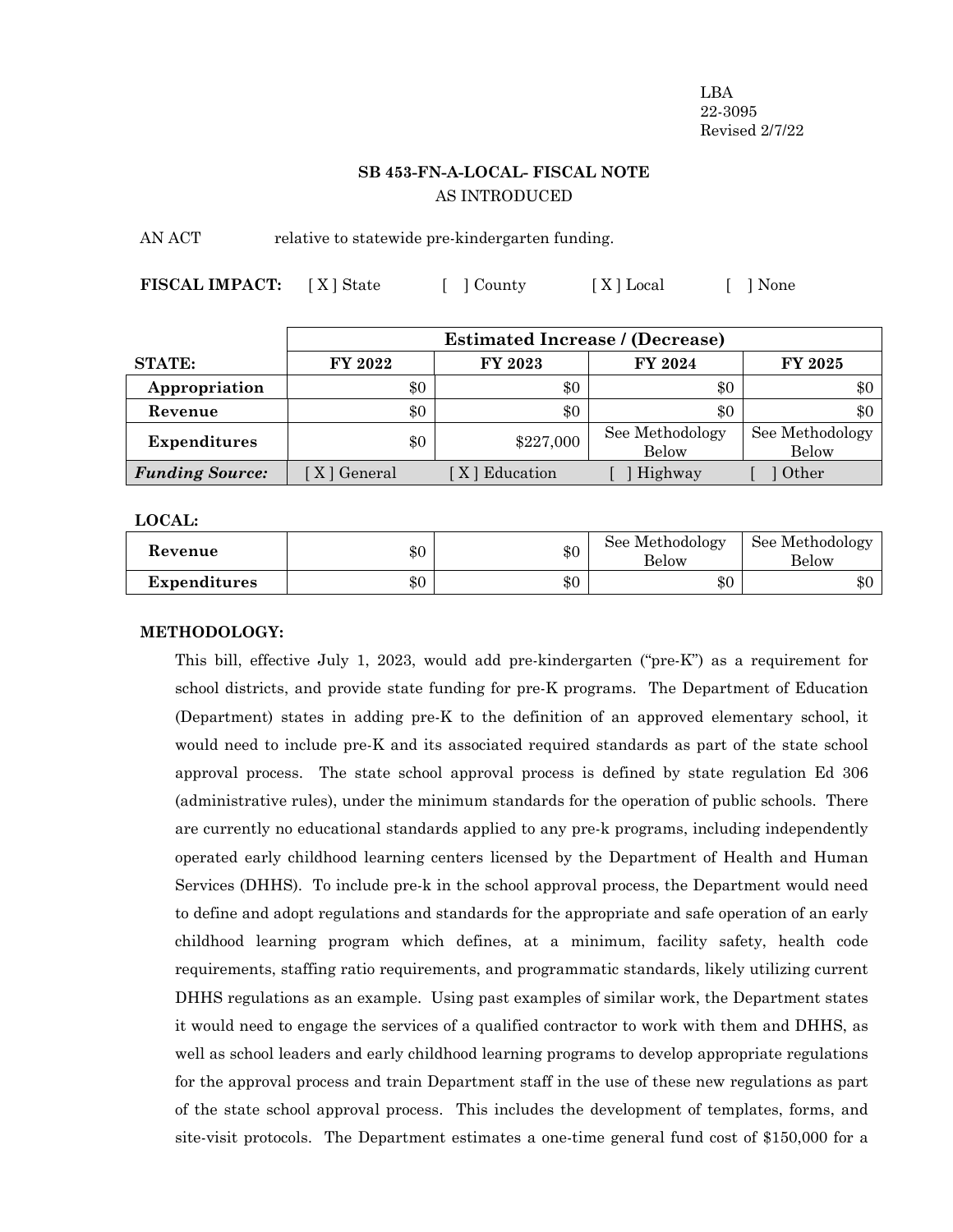contractor in FY 2023. The Department states it would also need to hire a full-time staff position (education consultant II, labor grade 27) to administer the new pre-k regulations, including oversight of the regulations, health and safety requirements, programmatic elements, site-visit requirements, and related approval criteria related to pre-k standards. The Department assumes these position costs (\$52,000 in FY 2023, \$104,000 in FY 2024, and \$107,000 in FY 2025) would be to the general fund (assuming a position start date of January 1, 2023, to allow for program "ramp-up").

Since this bill is not effective until FY 2024, estimates on its impact to state adequate education grant payments to districts is indeterminable. However, the Department has provided an estimate below, based on the following data and assumptions:

- To estimate average daily membership (ADM), FY 2021 pre-K ADM was added to the estimated K-12 ADM for FY 2023 (calculated on November 15, 2021).
- The estimate is based on existing pre-k programs that are not funded through tuition. If any existing programs currently funded through tuition were to transfer to a public funded program, then this bill would make these programs eligible for pre-k start up grants at a rate of half of base adequacy based on the number of students present on the first day of school. As of October 1, 2021, 1,120 pre-k students attended a public school but paid tuition for pre-kindergarten programing. An indeterminable amount of these programs may opt to be publicly funded due to this bill, thereby increasing education trust fund expenditures.
- A 2 percent consumer price index (CPI) adjustment was made to the base and differentiated aid amounts (current law requires a biennial CPI adjustment). All other calculations remained the same and consistent with the FY24 adequacy calculation based on current law.

Based on the assumptions stated above, the Department estimates this bill could increase state education trust fund adequacy payments to districts by approximately \$4.5 million per year, beginning in FY 2024. Furthermore, the Department states this bill will have an indeterminable impact on state payments to charter schools and education freedom accounts. The Department states this bill would create changes to its data collection, coding, reviewing, tracking, and processing procedures, which would necessitate the hiring of a part-time data/finance position. The Department estimates this position would be an expense of the general fund and cost \$25,000 in FY 2023 and \$50,000 in FY 2024 and FY 2025.